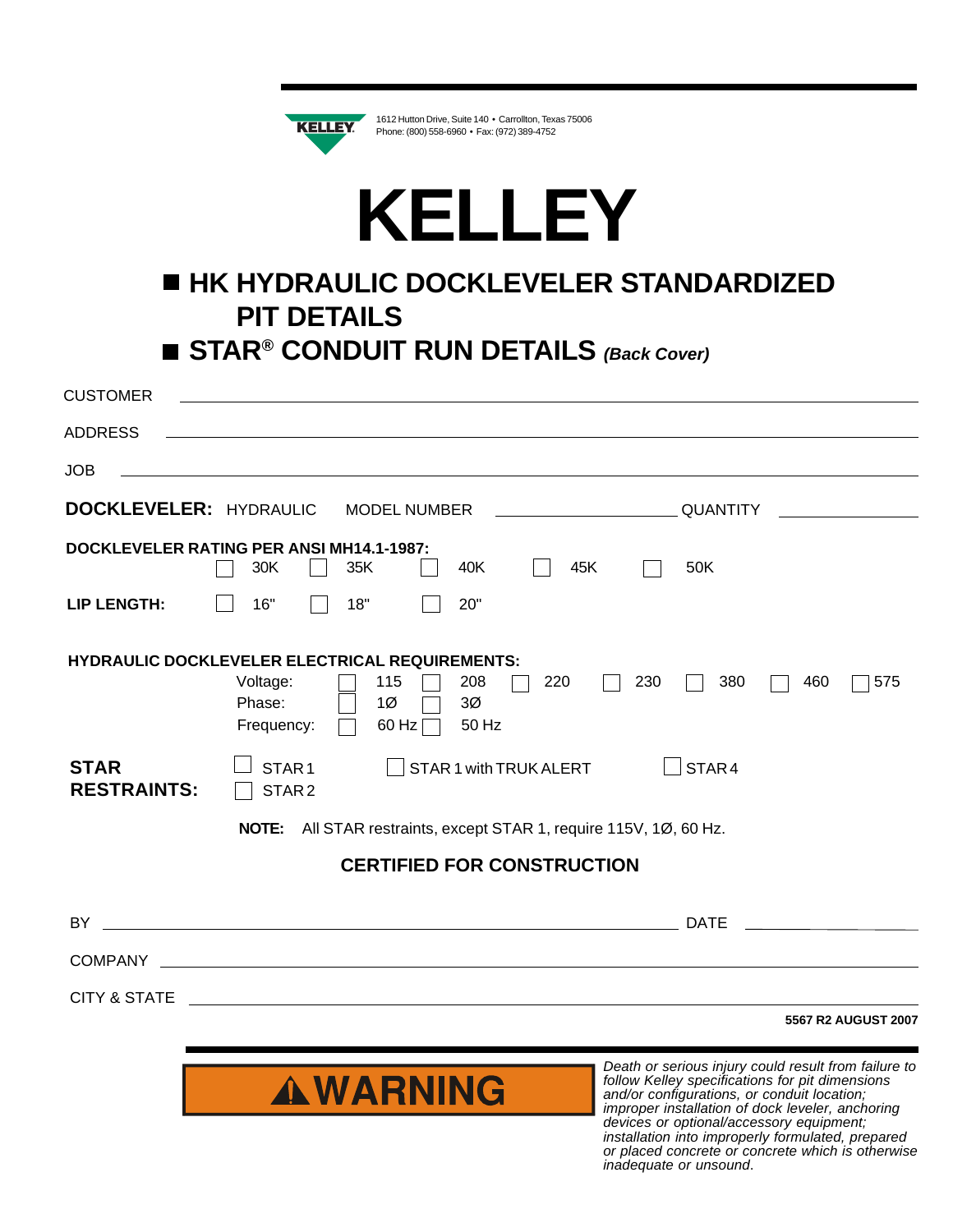# **HK HYDRAULIC DOCKLEVELER STANDARDIZED PIT DETAILS**



5567 R2 AUGUST 2007

STAR TRUK STOP WHEN DRIVEWAY RISES.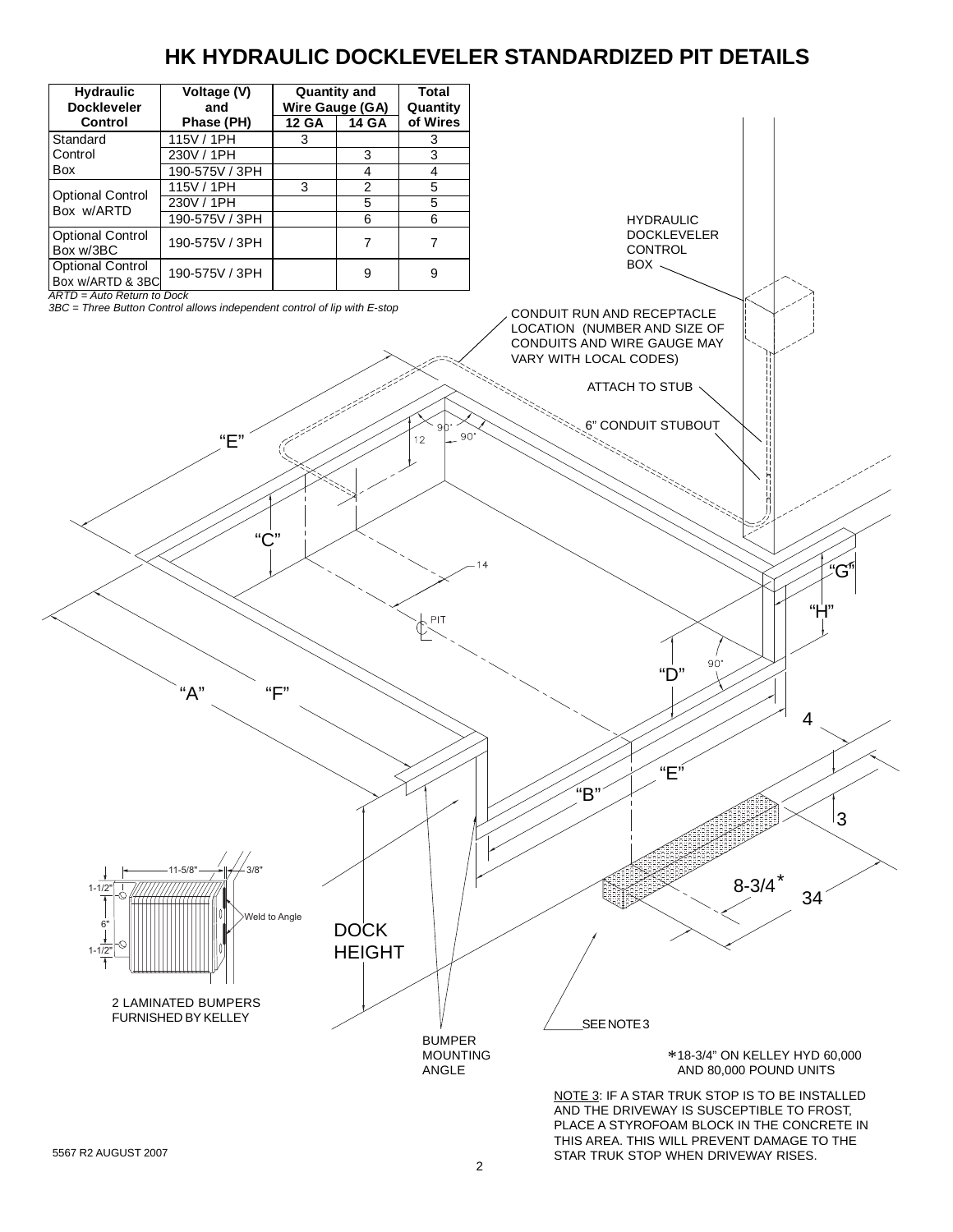### **LOCATION FOR HYDRAULIC DOCKLEVELER AND STAR CONTROLS**

#### **LOCATION FOR SINGLE CONTROL BOX FOR DOCKLEVELER OR STAR**



## **ANCHOR LAYOUT FOR CURB ANGLE**



CONCRETE ANCHORS, 1/2" DIA., 6" LONG, LOCATED AS SHOWN

| <b>NOMINAL</b><br><b>DOCKLEVELER SIZE</b> |             | $6' \times 6'$ | $6' \times 8'$ | $6' \times 10'$ | $6.5' \times 6'$ | $6.5' \times 8'$ | 65 x 10     | $7' \times 6'$ | $7' \times 8'$ | $7' \times 10'$ |
|-------------------------------------------|-------------|----------------|----------------|-----------------|------------------|------------------|-------------|----------------|----------------|-----------------|
| <b>PIT LENGTH</b>                         | DIM.<br>"А" | 63"            | 87"            | 111"            | 63"              | 87"              | 111"        | 63"            | 87"            | 111"            |
| PIT WIDTH                                 | DIM.<br>"В" | 74"            | 74"            | 74"             | 80"              | 80"              | 80"         | 85"            | 85"            | 85"             |
| PIT DEPTH<br>Rear                         | DIM.<br>"С" | $19 - 1/2"$    | $19 - 1/2"$    | $23 - 1/2"$     | $19 - 1/2"$      | $19 - 1/2"$      | $23 - 1/2"$ | $19 - 1/2"$    | $19 - 1/2"$    | $23 - 1/2"$     |
| PIT DEPTH<br>Front                        | DIM.<br>"D" | 20"            | 20"            | 24"             | 20"              | 20"              | 24"         | 20"            | 20"            | 24"             |
| <b>CURB ANGLE</b><br>Front/Rear           | DIM.<br>"E" | 80"            | 80"            | 80"             | 86"              | 86"              | 86"         | 91"            | 91"            | 91"             |
| <b>CURB ANGLE</b><br>Side                 | DIM.<br>"F" | 60"            | 84"            | 108"            | 60"              | 84"              | 108"        | 60"            | 84"            | 108"            |
| <b>CURB ANGLE</b><br><b>Bumper</b>        | DIM.<br>"G" | 21"            | 21"            | 21"             | 21"              | 21"              | 21"         | 21"            | 21"            | 21"             |
| <b>CURB ANGLE</b><br><b>Bumper</b>        | DIM.<br>"Н" | 17"            | 17"            | 21"             | 17"              | 17"              | 21"         | 17"            | 17"            | 21"             |

NOTES: 1) See Kelley product manual for Powered Dockleveler Wiring

Diagrams and Typical Installation Drawings.

2) See Kelley Drawing No. 10-740 for Cantilever Pit Detail.